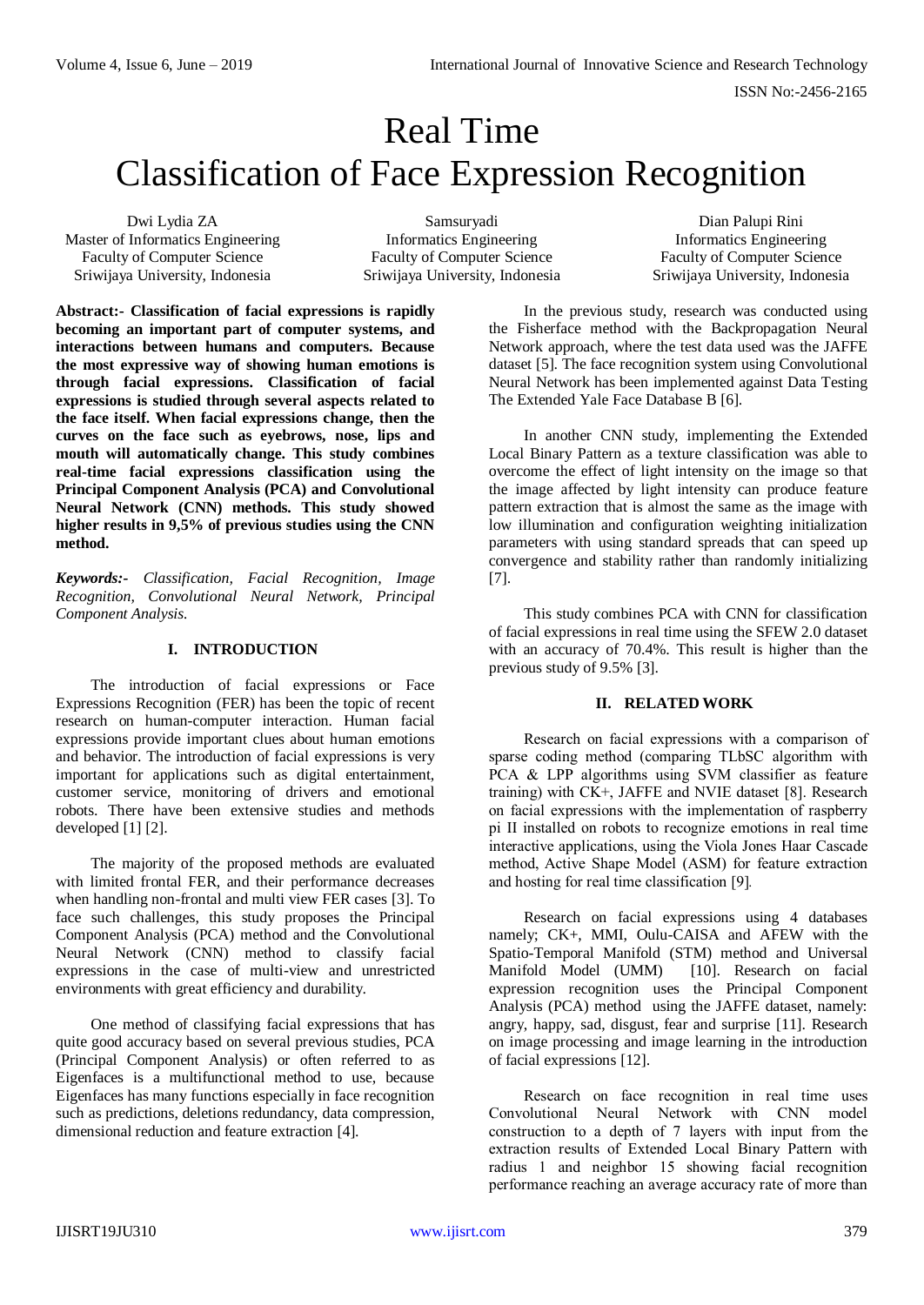ISSN No:-2456-2165

89% in  $\pm$  2 frames per second [7]. Research on face recognition using the Convolutional Neural Network using the dropout process obtained the best results with an accuracy level of recognition as high as 89,73% [6].

Research on facial expression image recognition uses the Principal Component Analysis (PCA) and Extreme Learning Machine (ELM) algorithms using a dataset from JAFFE, with 210 images of facial expressions, consisting of 10 people with 7 different expressions, taking photos every 3 times where is the ratio of the data train : the dataset used is 4:1 [13]. Research on face recognition and detection for improved safety camera performance [14].

Research on facial expression recognition uses an Enhanced Random Forest Conditional Convolutional Neural Network. By using various CK+ public datasets, JAFFE, BU-3DEF and LFW databases [3]. In this study, how to use and implement the Principal Component Analysis (PCA) and Convolutional Neural Network (CNN) methods as classifiers of facial expressions in real time.

#### **III. PROPOSED METHOD**

The process in the classification of human facial expressions consists of three stages, namely face image detection, feature extraction and classification of facial expressions. The face detection process in this study used the Viola Jones method. Viola Jones method is a face detection method that provides face detection results with high accuracy [15]. The flow of the Viola-Jones method in detecting faces (can be seen in Figure 1).



Fig 1:- Process Flow of the Viola-Jones Method

#### *A. Stage of Face Image Detection*

Input data is in the form of images that have face objects and frontal face positions, using haar features as object detectors and feature capture.

Then by using integral image to determine the presence or absence of hundreds of haars in an image. Through the Adaboost algorithm it is used to select important features and is used to practice classification. Features that have the greatest restrictions between objects and non objects are considered the best features. The next step is the cascade classifier, a method for combining complex classifiers in a multilevel structure that can increase the speed of object detection by focusing on the area of the image that has a chance. Figure 2 illustrates the structure of the cascade classifier.



Fig 2:- Structure of the *Cascade Classifier*

#### *B. Image Extraction*

After the face image is pre-processed, the face image is extracted to get important features in the image. Feature extraction is the process of taking the characteristics found in objects in the image. In this study, feature extraction uses the Principal Component Analysis method and a new approach in the feature extraction process, namely Feature Learning and Convolutional Neural Network.

PCA is a way of identifying patterns in data, and then data is extracted based on similarities and differences. Since it is difficult to find patterns in data that has large dimensions, where large graphic images are not sufficient, PCA is a powerful method of analyzing that data [16].

Looking for Eigenface value (using the PCA method) that is a significant feature which is a principle component of a collection of faces in the database. Eigenface is obtained from the Eigenvector covariance matrix from the set of images in the database. This Eigenvector is a feature that describes variations between facial images. The stages in taking features with this method are: calculating the average value of the image, calculating the image covariance matrix, calculating the eigenvalue and eigenvector PCA, sorting the eigenvalue from the largest to small and eliminating the small eigenvalue and then determining the eigenface value to be taken.

$$
\mu = \frac{1}{N} \sum_{k=1}^{N} X_k \tag{1}
$$

$$
C = \sum_{k=1}^{n} (x_k - \mu) (x_k - \mu)^T
$$
 (2)

$$
Cu_n = \lambda_n u_n \tag{3}
$$

$$
\frac{\sum_{i=1}^{M} \mu_i}{\sum_{i=1}^{M} \mu_k} = A \tag{4}
$$

#### *C. Image Classification*

The classification process is the process of grouping objects into the Convolutional Neural Network method, precisely at the last layer of the Convolutional Neural Network, namely the fully connected layer in the appropriate class.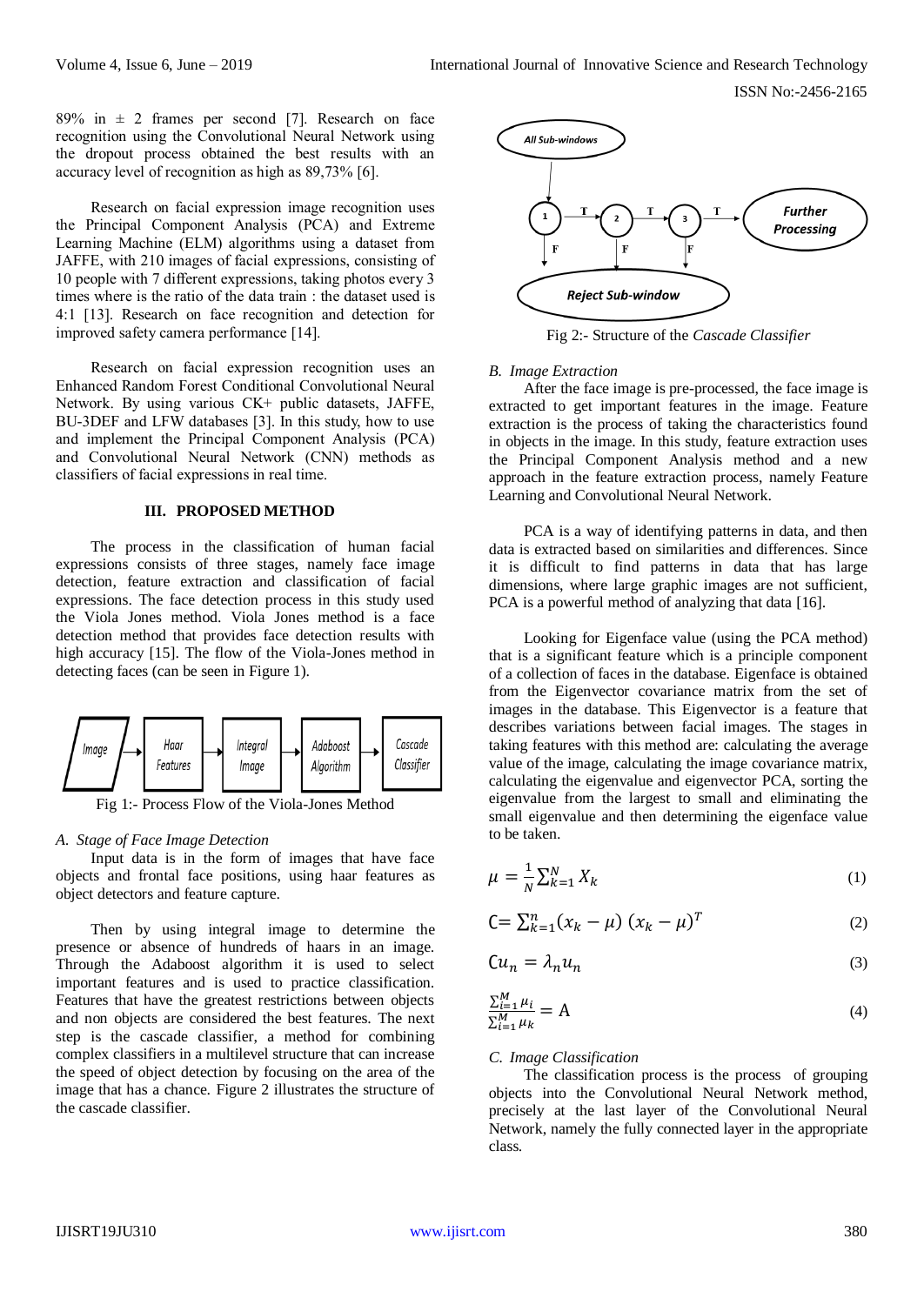ISSN No:-2456-2165

In the CNN method, the data is transmitted with a network so that it becomes two-dimensional data, which can produce linear operations and the weighting parameters on CNN that are different. In the CNN linear operation method using convolution operations, although the weight is not one dimensional in size, it transforms into four dimensions which are set of convolution kernels as shown in Figure 3. The dimensions of the weight on CNN are:

*Neuron Input* X *Neuron Output* X *Height* X *Width* (5)

Due to the nature of convolution, CNN can only be used in data sets that have two-dimensional structures such as image and sound.



Fig 3:- Convolution Process on CNN

If we use a two-dimensional image *I* as our input, we might also want to use a two-dimensional *K* kernel:

 $S(i, j) = (I * K)(i, j) = \sum_m \sum_n I(m, n)K(i - m, j - n)$  (6)

Convolution is commutative, meaning that we can write equally:

$$
S(i,j) = (K * I)(i,j) = \sum_{m} \sum_{n} I(i - m, j - n) K(m,n)
$$
 (7)





We limit output only to the position where the kernel is located entirely in the image, called "valid" convolution in some contexts. We draw a box with an arrow to show how to upper left element of the output tensor is formed by

applying the kernel to the upper left area corresponding to the input tensor.

### **IV. EXPERIMENTAL RESULTS AND DISCUSSION**

The method used has been implemented in the dataset of images take through Static Facial Expressions In The Wild (SFEW) 2.0 containing 1073 images with 7 different expressions; anger, disgust, fear, happiness, neutral, sadness and surprise [17].

In this study, testing and calculation of accuracy using confusion matrix, as in Table 1 below.

Confusion Matrix<sup>-</sup>

| Predicted<br>Actual | Angry    | Disgust | Fear     | Happy | Sadness | Surprise |
|---------------------|----------|---------|----------|-------|---------|----------|
| Angry               | 0.72     | 0       | 0        | 0.04  | 0.16    | 0        |
| Disgust             | 0.13     | 0       | $\bf{0}$ | 0.174 | 0.565   | $\bf{0}$ |
| Fear                | 0.143    | 0       | 0.571    | 0     | 0.286   | 0        |
| Happy               | 0        | 0       | 0        | 0.878 | 0.041   | $\bf{0}$ |
| Sadness             | $\bf{0}$ | 0       | $\bf{0}$ | 0.033 | 0.9     | $\bf{0}$ |
| Surprise            | 0        | 0       | 0        | 0     | 0.143   | 0.571    |

Table 1:- Confusion matrix facial expressions from the SFEW 2.0 dataset [proposed]

Table 1 shows the calculation of the accuracy of the confusion matrix in the 6 facial expressions of the SFEW 2.0 dataset, where the expression of disgust is obtained by 0% accuracy, due to the expression generated and variations in expression. The highest accuracy was obtained at happy expressions of 43%, shown in figure 5 with the blackest colored box. The following is a confusion matrix graph from Table 1 where the actual predicted scale is limited to only 45%.



Fig 5:- Graph of confusion matrix facial expressions

In Table 2 shows the results of previous studies, with an average accuracy of 60,9%. This study uses the SFEW 2.0 dataset, a feature classifier method with extracts robust deep salient features of saliency-guided facial patches on CNN [3], as in the following table: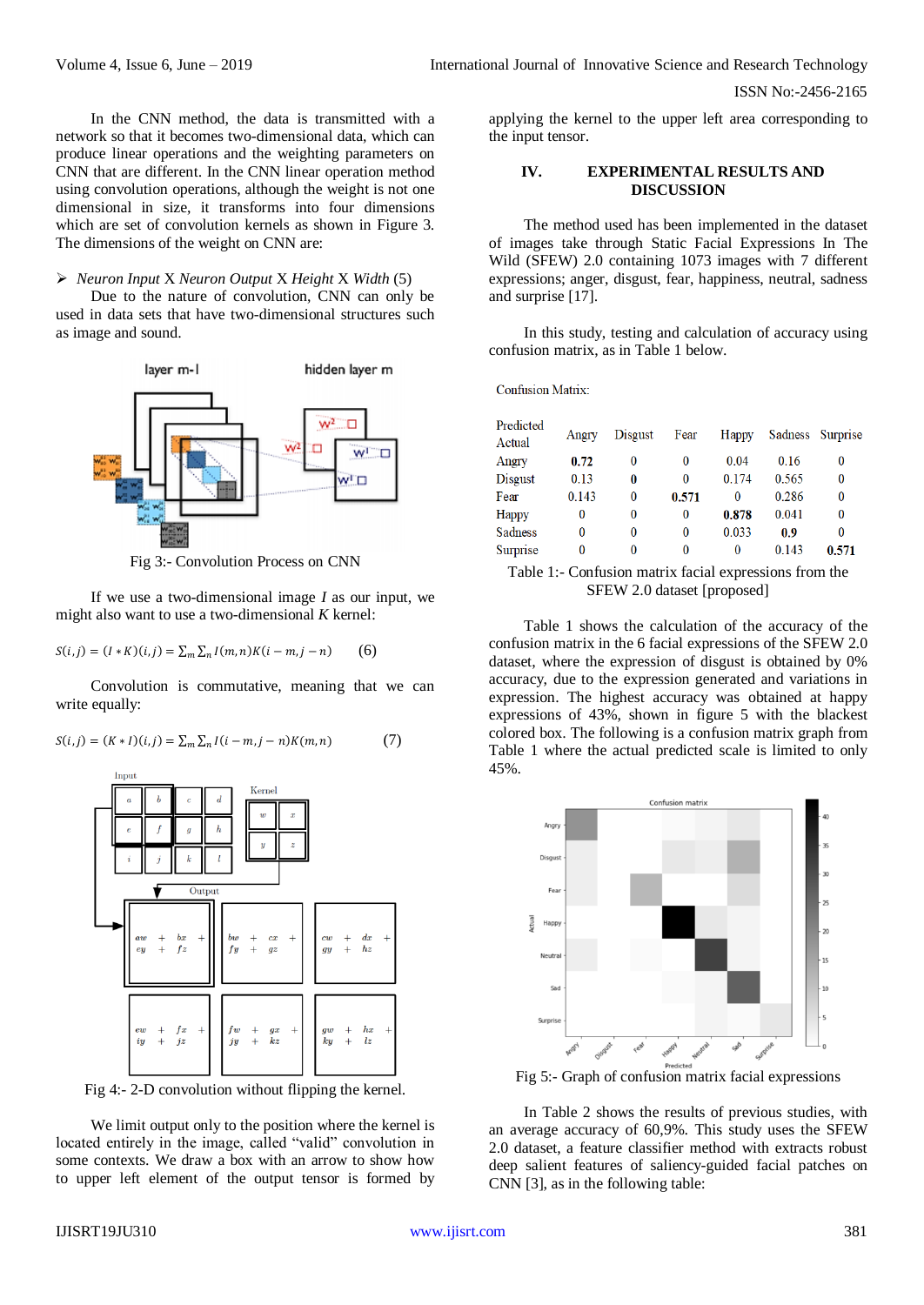Volume 4, Issue 6, June – 2019 **International Journal of Innovative Science and Research Technology** 

ISSN No:-2456-2165

Confusion Matrix

| Predicted<br>Actual | Angry | Disgust | Fear  | Happy    |       | Sadness Surprise |
|---------------------|-------|---------|-------|----------|-------|------------------|
| Angry               | 0.559 | 0.202   | 0.166 | $\Omega$ | 0.009 | 0.006            |
| <b>Disgust</b>      | 0.137 | 0.505   | 0.087 | 0.02     | 0.111 | 0.139            |
| Fear                | 0.055 | 0.106   | 0.595 | 0.016    | 0.184 | 0.004            |
| Happy               | 0.002 | 0.16    | 0.01  | 0.852    | 0.004 | 0.012            |
| Sadness             | 0.146 | 0.142   | 0.115 | $\Omega$ | 0.572 | 0.025            |
| Surprise            | 0.019 | 0.121   | 0.156 | 0.013    | 0.036 | 0.655            |

Table 2:- Confusion matrix facial expressions from the SFEW 2.0 dataset [3]

In Figure 6 shows a graph of increasing accuracy in the training process and SFEW 2.0 validation/test dataset with an accuracy of up to 75% at epoch 160. The process of decreasing loss in the SFEW 2.0 training process and validation/test dataset is shown in Figure 7, where at each epoch loss has decreased until epoch 160 has the lowest loss (error) value of 0,8, which is shown in the decreasing graph movement. This proves that the method used in this study can reduce the level of loss in training data.





Fig 7:- SFEW 2.0 loss dataset model

#### **V. CONCLUSION**

The combined performance of Principal Component Analysis (PCA) and Convolutional Neural Network (CNN) resulted in 9,5% higher accuracy than previous research [3]. PCA functions as a feature extraction and feature selection, which can improve the performance of CNN to classify facial expressions rather than just using CNN.

#### **REFERENCES**

- [1]. N. Nariswari, T. A. B. Wirayuda, and R. N. Dayawati, "WAVELET , ADAPTIVE BOOSTING FEATURE SELECTION , DAN SUPPORT VECTOR MACHINE," pp. 0–7, 2011.
- [2]. C. M. A. Ilyas, M. A. Haque, M. Rehm, K. Nasrollahi, and T. B. Moeslund, "Facial Expression Recognition for Traumatic Brain Injured Patients," no. January, pp. 522–530, 2018.
- [3]. Y. Liu, X. Yuan, X. Gong, Z. Xie, F. Fang, and Z. Luo, "Conditional convolution neural network enhanced random forest for facial expression recognition," *Pattern Recognit.*, vol. 84, pp. 251–261, 2018.
- [4]. I. N. T. A. Putra, I. B. G. Dwidasmara, and I. G. S. Astawa, "Design and Development of Realtime Attendance Systems Through Face Recognition Methods," *J. Sains and Teknol.*, vol. 3, no. 2, p. 450, 2014.
- [5]. Z. Abidin, "Development of Facial Expression Recognition System using Backpropagation Artificial Neural Networks (Case Study in MUG Database)," *J. Mat. Murni dan Terap.*, vol. 5, no. 1, pp. 21–30, 2011.
- [6]. H. Abhirawan, Jondri, and A. Arifianto, "Face Recognition Using Convolutional Neural Networks (CNN)," *Univ. Telkom*, vol. 4, no. 3, pp. 4907–4916, 2017.
- [7]. M. & B. S. Zufar, "Convolutional Neural Networks for Real-Time Face Recognition," *J. Sains dan Seni*, vol. 5, no. 3, pp. 1–6, 2016.
- [8]. Y. Yang, W. Zhang, and Y. Huang, "Cross-domain expression recognition based on sparse coding and transfer learning," *AIP Conf. Proc.*, vol. 1839, no. May, 2017.
- [9]. S. Palaniswamy and S. Tripathi, "Emotion Recognition from Facial Expressions using Images with Pose, Illumination and Age Variation for Human-Computer/Robot Interaction," *J. ICT Res. Appl.*, vol. 12, no. 1, pp. 14–34, 2018.
- [10]. M. Liu, S. Shan, R. Wang, and X. Chen, "Learning expressionlets on spatio-temporal manifold for dynamic facial expression recognition," *Proc. IEEE Comput. Soc. Conf. Comput. Vis. Pattern Recognit.*, pp. 1749–1756, 2014.
- [11]. A. Garg and V. Choudhary, "Facial Expression Recognition Using Principal Component Analysis," *Int. J. Sci. Res. Eng. &Technology*, vol. 1, no. 4, pp. 39–42, 2012.